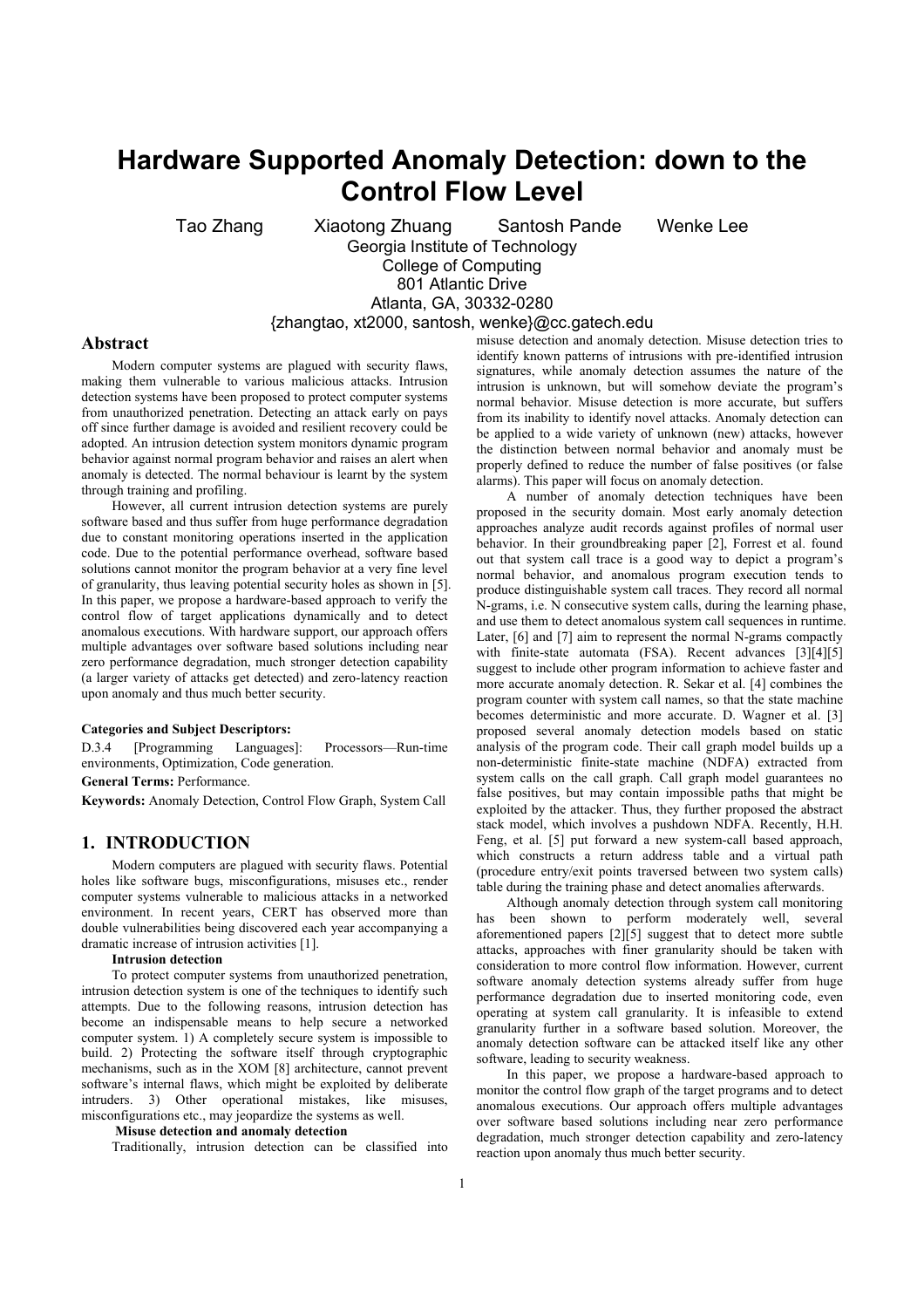The rest of the paper is organized as follows: section 2 gives background knowledge and summarizes related work; section 3 introduces the XOM machine model on which our work is based; section 4 elaborates our hardware dynamic control flow monitoring scheme; section 5 discusses subtle issues in our scheme; section 6 presents experiments and results; and section 7 concludes the paper.

# **2. Motivation and Related Work**

The goal of anomaly detection is to maximally distinguish between normal and abnormal behavior. In other words, it should seldom trigger *false positives* (false alarms) for normal behavior and it should detect the anomaly maximally or reduce *false negatives* (undetected attacks) as much as possible.

It has been well acknowledged that monitoring program behavior dynamically is a good means to detect anomaly. Naturally, program behavior includes function calls generated at runtime, data accessed during the execution, etc. Researchers have shown that a great number of attacks can be thereby detected by analyzing program trail during its execution.

To illustrate the pros and cons of existing approaches, we first introduce the buffer overflow attack, and then evaluate the detection capability of a variety of techniques.



**Figure 1. Buffer overflow attack.** 

#### *Buffer Overflow Attack*

Figure 1.a shows a code segment, which illustrates buffer overflow attack. The *main* function opens a file, reads data from the file and finally closes the file. In function *read\_input\_file(FILE\* fp)*, the *fgets* function reads data from the file to a local buffer for further processing. However, due to a programmer mistake, the size of the read-in data may exceed the boundary of the buffer (such a thing can also happen if one uses *gets()* which keeps reading until end of line or file and can result in overflow) . Thus, the attacker manipulated input can overflow the buffer and overwrite other critical data also on the program stack deliberately, such as the return address of the function. Thus, when the function returns, the execution flow can be directed to the malicious code injected by the attacker. Also, parameters or other local variables can also be easily overwritten to create security holes. For example, sensitive data might be exposed or super user privilege might be granted illegally.

#### *Anomaly Detection via System Call Monitoring*

System calls are generated as the program interacts with the kernel during its execution, such as the *fopen*, *fgets*, *fclose* in Figure 1.a. [2] argues that system call trace might be a good starting point for detecting anomaly. System call trace can be considered as a distilled execution trace, leaving many program structures out. As can be seen from Figure 1, if the return address on stack is tampered, the program cannot return to the normal program point after *read\_input\_file* in function *main* and call *fclose*, instead, the malicious code might invoke other system calls, for example *fork*, in order to damage the system, which means the system call trace is likely to be discernible from the normal case. Although system call trace is a great simplification of the whole program activities, storing and checking against all normal system call traces is a tremendous design effort. The classical solution is based on FSA [6][7].





**Figure 2. FSA with pc as states.** 

Next, we give an example to explain how FSA techniques work and the previous work on incorporating additional program information into the FSA model to improve detection capability.

In Figure 2, each program statement invoking a system call becomes a state on the state machine diagram. The transitions between states are triggered by system calls. Each transition edge in the FSA is labeled by the triggering system call and the target state is determined by the feasible control flow. The state machine can be easily constructed through static analysis of the program [3] or dynamic learning of the system call trace and program counter [4]. The state machine is typically non-deterministic, e.g. the state 3 on Figure 2.b may lead to state 4 or state 5 after S1 is called. A non-deterministic state machine can be converted to a deterministic one with an increase of states.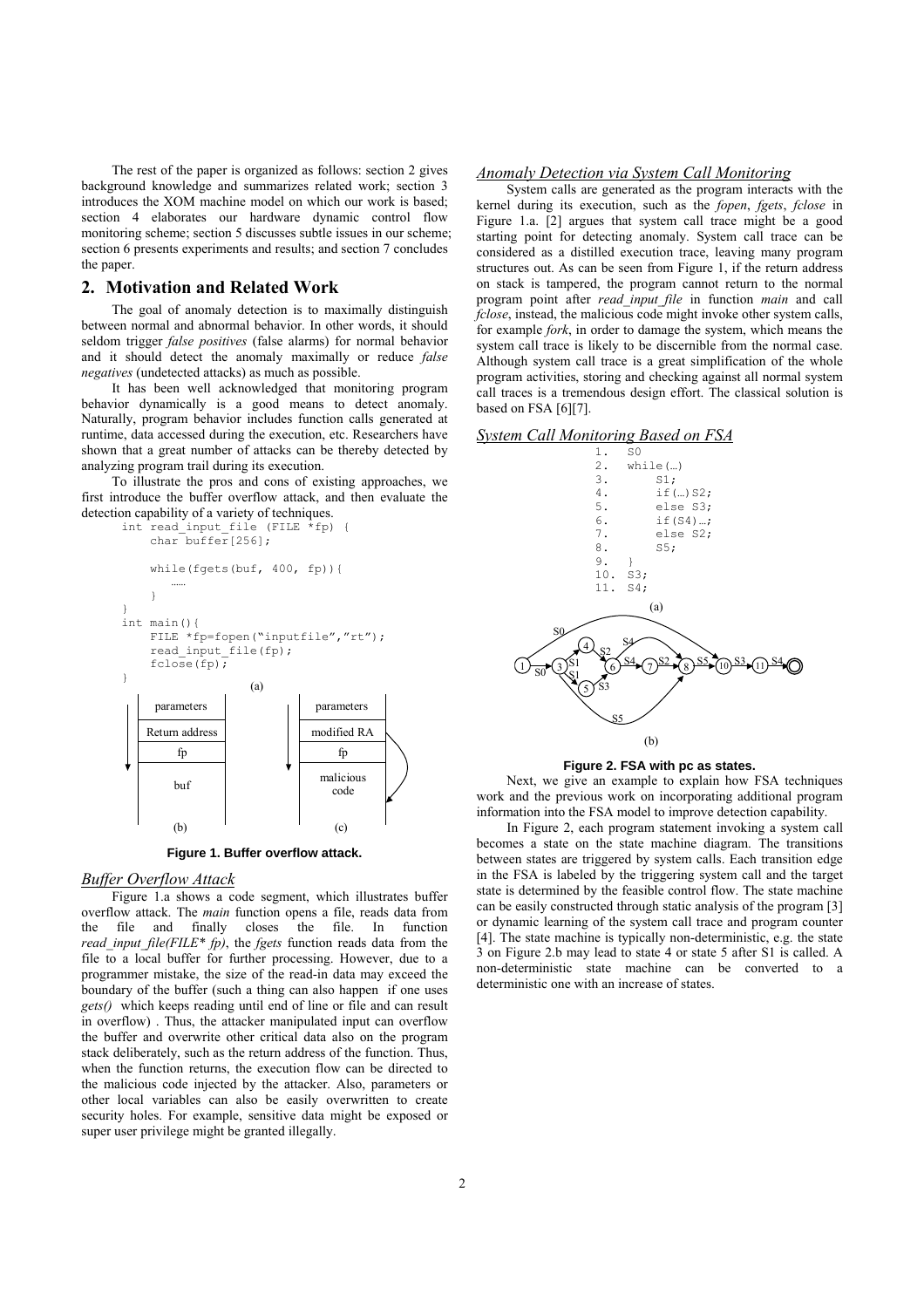

## **Figure 3. Impossible path problem and FSA with pc and return address stack (modified example from [4]).**

One significant property of establishing the FSA based on static program analysis is that no false positives will be generated, due to the conservative nature of static analysis. Thus, all normal executions will not trigger alarms and if the state machine reaches the error state, there is a guarantee that something is anomalous.

The above basic FSA model has the weakness of impossible path problem[3], which is illustrated in Figure 3.

In Figure 3.a, function f() is called twice in function  $g($ ), therefore we will have the FSA constructed as in Figure 3.b. If buffer overflow happens in f(), the attacker can change the return address to 5, which is an illegal path. However, from the FSA constructed, the path from state 1 to state 6 to state 5 is still legal, leaving the buffer overflow undetected. In other words, syscall trace S0,S2,S1 becomes possible in this code segment. Figure 3.c shows how the abstract stack model [3] solves this problem. It maintains a return address stack along with the FSA. In the example, when we take the path from state 1 to state 6, 3 is pushed to the stack. Upon transition from state 6 to state 3, we pop the top of the stack and check if it accords with the new state. In this way, path from state 1 to 6 to 5 is found to be invalid because the popup state does not match the destination state after the transition from state 6 to 5.

However, [5] points out that even the call stack model can miss important anomaly. In Figure 4, although the condition in line 2 is false, i.e. this is not a super user, the attacker can cause a buffer overflow to return from f() to line 7 instead of line 4, which actually grants him super user privilege. This attack is not detectable under abstract stack model, since the system call trace as shown in Figure 4.b is the same as an execution path going from line 2 to 6 to 8 to 7, which is a legal path for super user. The above example shows that the granularity at system call level is not fine enough to detect many obvious anomalies in reality.



#### **Figure 4. FSA with return address stack (simplified example from [5]).**

To detect such anomaly, more program information, esp. control flow information, has to be incorporated. Recently, [5] proposes to constructs two hash tables to store not only the return addresses but so-called *virtual paths*. Virtual paths record procedure entry/exit points traversed between two system calls. By keeping tracking of more program information at runtime, detection capability is improved (the example in Figure 4 is shown to be detectable). However, the approach in [5] is still unable to detect attacks with finer granularity.



# **Figure 5. A simple example to evade anomaly detector in [5]**

Figure 5 shows a simplified example extracted from [5]. When there is no system call in function f(), a buffer overflow attack can easily escalate the privilege without being detected

## *Control Flow Monitoring*

As concluded in [5], the ability of anomaly detections systems heavily relies on the granularity it monitors. An anomaly detector solely relying on system call trace is crippled if an attack takes place between two system calls. Also, it is easy to think about other examples that can foil the anomaly detector even if limited program control flow information is considered, such as the example in Figure 5.

We argue that a granularity at control flow level is fine enough to detect most possible attacks. Most attacks would require a change in program control flow. We believe tampering a program without changing its control flow is very difficult. For integer programs, normally there is a change in control flow (a jump like instruction) in every 6 to 10 instructions, which means control flow level is very fine grained. To enforce *control flow level monitoring and detection*, first we need to make sure the program is sequentially executed except when *jump instructions* are encountered. *Jump instructions* include branch instructions, function calls/returns and any other instructions that could change program PC in a non-sequential way. For jump instructions, the anomaly detector should further verify whether the jump target follows the program normal behavior. This includes checking whether the jump target is possible and normal. For direct branches and direct function calls, the jump target is known during compilation. For indirect jumps, the compiler can determine a set of possible jump targets through pointer analysis. In real programs, an indirect jump will not have many possible targets. In fact, many of them have only one possible target. Jumping to other impossible targets surely implies anomaly. Moreover, through profiling we find the most commonly taken target(s) for a given jump and use that as a normal behavior. For each function return instruction, we should keep track of the call site it corresponds to and make sure the execution is back to the correct call site. By doing so, tampered return address on the stack through buffer overflow can be easily detected.

Obviously, control flow level monitoring achieves the finest granularity among all anomaly detection techniques proposed so far. It *subsumes* the system call trace based anomaly detection since all paths between two syscall calls are verified, down to basic block level. Performing detection at such a low level brings great potential to detect future attacks exploiting subtle control flow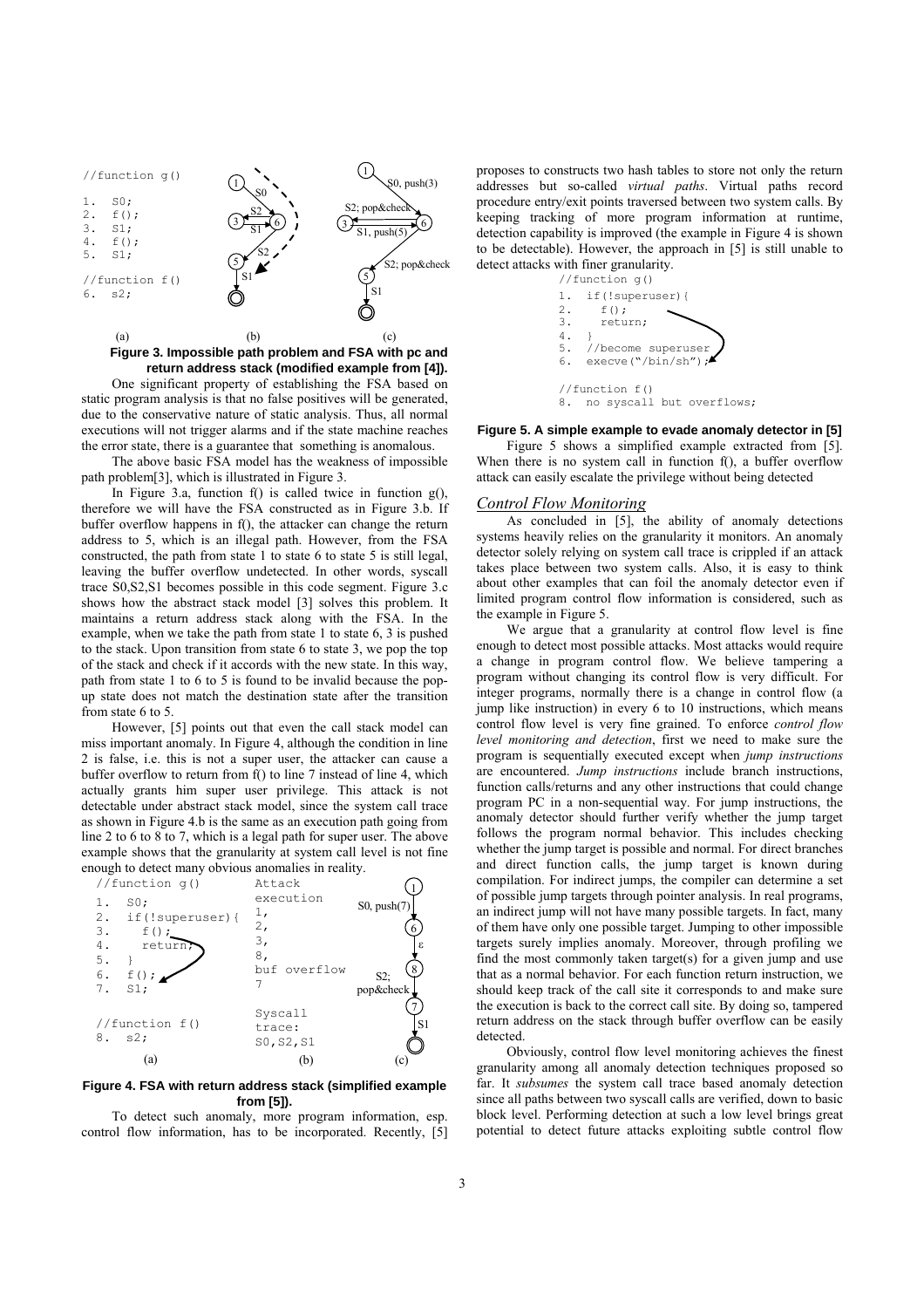deviations. As shown in Figure 5, only one anomalous return grants the attacker super user privilege.

# *Drawbacks of the Software Solutions*

Though it is obvious that finer monitoring granularity brings better detection capability, up until now, no solution based on control flow level monitoring has been proposed. The major reason is the performance overhead. Software based anomaly detection systems suffer from huge performance degradation due to inserted monitoring code, even operating at the system call granularity. According to our experience, a FSA based software anomaly detector can degrade the performance of monitored program by tens of times. For example, with monitoring enabled, sending an email using *sendmail* program takes around several tens of minutes [3]. Moreover, anomaly detection software, as any software, can be attacked itself. Thus, the security for the whole system can be hardly guaranteed.

The above arguments prompt us to implement control flow level monitoring at hardware level. In this paper, we propose a hardware based anomaly detection system monitoring at control flow level. Our approach offers multiple advantages over software based solutions including near zero performance degradation, much stronger detection capability and zero latency reaction upon anomaly thus much better security.

# **3. Introduction to XOM Secure Processor Model**

In this section, we introduce the well-known XOM secure processor model [8], which has been widely accepted in the secure architecture domain. Our hardware anomaly detection system is based on XOM.

Under XOM model, only the central processor chip is assumed to be secure. The processor securely possesses the private part of a public/private key pair. The private key is the root of the security in XOM model. A session key for symmetric encryption/decryption is chosen by the software vendor every time the software is released to the customer. All the code and data of the software are initially encrypted using the session key. The session key itself is encrypted using the customer processor's public key then decrypted by the processor. Symmetric encryption is used to reduce the overhead of decrypting the possibly huge program code and data. XOM model provides fundamental support for copy protection since the released program binary (encrypted using the session key) can only be executed on the right XOM processor (the wrong processor will get the wrong session key). Memory integrity checking is introduced later in the XOM model to further enhance its security [10][11]. Integrity checking guarantees that the contents in external memory cannot be modified by an external attacker without being detected.

To support multiple processes, a session key table is stored on chip to distinguish different processes. Once the execution of the current process is interrupted, the processor automatically encrypts and hashes all on-chip shared data like registers and stores the hash value along with the session key entry for that process. When the process is resumed, the processor restores the on-chip shared data and verify its validity.

Under XOM model, OS is not trusted. But there is a secure kernel residing in the processor and is trusted. Secure kernel has higher privilege than the untrusted OS and has access to all XOM hardware components like session keys and secure on-chip memory. Secure kernel provides basic supports for encryption/decryption, data tagging etc. and implements several

special instructions for XOM mode, for example, *enter xom* and *exit\_xom*.

The current XOM model is able to guard against attacks on hardware components, e.g., attacks on insecure bus or external memory. It also protects programs from being exposed and tampered by other malicious processes (including the OS) running on the same processor. However, the XOM model is unable to detect intrusions, because intrusions take advantage of software bugs like buffer overflows, or misconfigurations, misuses etc., of the victim program. During intrusions, the attacker does not have to tamper the program first. On the other hand, the attacker exploits the problems in the program itself or the improper usage of the program and utilize the program to against itself. Under XOM model, the processor is completely unaware of the bugs or the misuses of the program. For example, upon a buffer overflow, the XOM processor will overwrite the call stack for the attacker, thinking it just performing common loads/stores for the program. XOM does not undertake bounds checking of the input and thus it is possible to send long strings to overwrite return addresses launching buffer overflow kind of attacks. Although it may be difficult to slip in malignant code, one could still crash the application leading to denial of service attack. Moreover, XOM model obviously cannot prevent misuses or misconfigurations of the program.

In our approach, isolation between different processes is still required. Also, the normal behavior profile must be initially stored in memory and must be immune from tampering. Hence, the XOM model forms a proper infrastructure for us to monitor control flow dynamically.

# **4. Hardware Based Dynamic Control Flow Monitoring**

In this section, we elaborate our hardware based anomaly detection system, operating on program control flow level. Our approach achieves much better performance over software based solutions, since the monitor is entirely implemented in hardware and works in parallel with the instruction execution. While in system call tracing based software approaches, intercepting syscall alone can incur 100% to 250% overhead [4]. According to our experiences, the real performance degradation may reach tens of times. Our approach also achieves much stronger detection capability since we monitor the program at control flow level, which cannot be done in software without huge performance degradation. Finally, our approach offers much better security. The hardware is able to act immediately once an anomaly is detected, thus guarantees to prevent further damages to the system. In other words, our system offers *intrusion prevention* ability. *Intrusion prevention* cannot be achieved by software solutions, since it is not realistic for software solutions to monitor on instruction level. The granularity that a software solution can achieve is much larger, thus there is a delay between anomaly occurrence and anomaly detection. For example, for software anomaly detection systems monitoring system call traces, the anomaly will not be detected until the next system call. The delay could be utilized by the attacker and the system may have been tampered before the attack is detected and any action is taken. In addition, since our detector resides in the XOM processor, the attacker is not able to tamper the detector itself. As against this, in software based approaches, the anomaly detector is simply another program that is subject to all kinds of malicious attacks. Finally, unlike software based approaches, our anomaly detection system does not assume OS is secure and un-tampered. Our assumption is consistent with the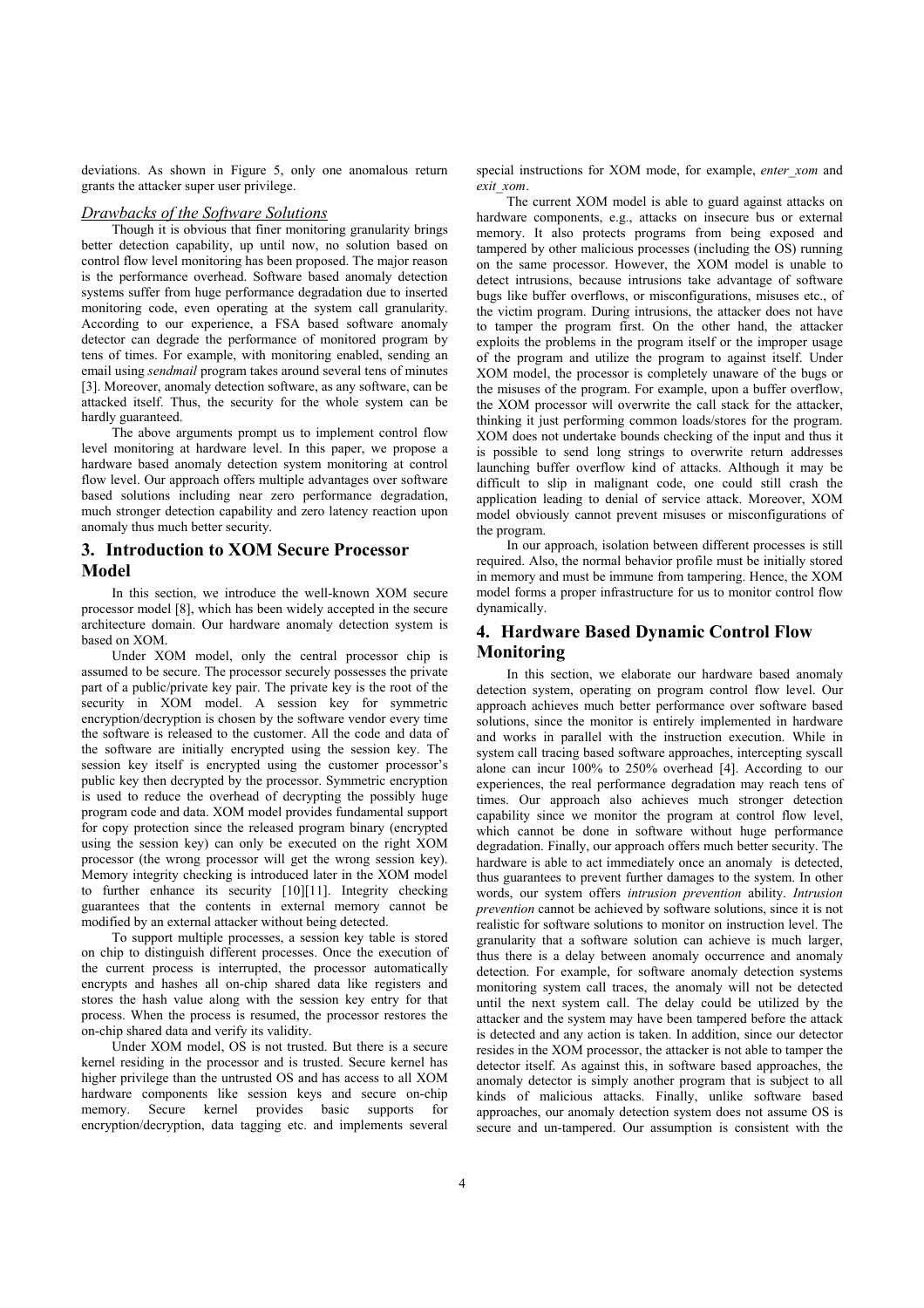assumption of XOM model. Thus, under our approach, the OS is nothing but another software and it can be monitored too.

## **4.1 Architecture Overview**

Figure 6 shows an overview of the components in our hardware anomaly detection system. Some components are inherited from the XOM machine model. By integrating dynamic control flow checking with XOM, we add anomaly detection ability to XOM. On the other hand, our scheme heavily relies on data confidentiality and integrity guarantee of XOM.

The processor chip (upper part) is physically secure and the memory (lower part) is subject to attacks. Inside the processor chip (shown in the upper left box), the processor maintains two master keys and a table records 3 entries for each process. On the upper right part, all process private data is stored. This area is saved and restored upon context switches. In addition to the processor pipeline, caches and other components, a detector accepts dispatched instructions and checks them against normal behavior profile and the RA stack. The checking is done in parallel with the instruction execution to reduce performance overhead. However, unless the checking is done, the instruction being checked cannot retire from the processor. We assume in-order retirement. Thus, we guarantee that any instructions following an anomalous instruction cannot change machine state. In other words, our system can *prevent intrusion* at the very beginning of it, offering much better security. As an example, in buffer overflow attack, the anomalous return instruction will be captured during its execution and the control flow will not be directed to the malicious code. The attacker has no chance to launch a successful attack at all.



#### **Figure 6. Architectural overview for dynamic control flow monitoring.**

There are two master keys (the private part of public/private key pair) stored on-chip. One is called *master execution key* and the other is called *master checking key*. The program is encrypted using a session key contained in the execution header. The execution header is in turn encrypted by the corresponding public key of the master execution key. On the other hand, the normal behavior profile is encrypted with another session key contained in the ADS header. The ADS header is encrypted using the corresponding public key of the master checking key. To guarantee the integrity of the normal behavior profile, the authentic profile is signed by an authority. The authorities can be organized hierarchically and each software vendor can become a leaf of the trust hierarchy. Thus, each software vendor can generate normal behavior profile data for its software and sign it. The signature is then put into the ADS header. For clarity, we call the session key that is used to encrypt the program *execution key* and the one to encrypt the normal behavior profile *checking key*. Both of them are symmetric encryption keys that can be efficiently implemented in hardware. To support multi-processing, session keys of all active processes (either executing for stalled) are kept in a table, which is only accessible by the processor.

Upon starting a new program, the OS should layout the program code, static data and the normal behavior profile in the process's memory space, then a special instruction<sup>1</sup> with pointers to the execution header (if encryption is enabled) and the ADS header (if control flow checking is enabled) is executed. A hash tree for integrity checking is constructed in the external memory and the root hash is verified with the one contained in the execution header.

When a process is context switched, the hardware automatically encrypts the process's private data, which includes the data that is normally saved during context switches and that is special for XOM and dynamic control flow monitoring, like the normal behavior profile entry point and the RA (return address) stack. The process private data may reside in the external memory. The integrity of the private data is guaranteed by integrity checking scheme. The root hash of an active process never goes to external memory and is recorded in the same tables as the session keys are.

The detector utilizes the normal behavior profile and the RA stack to check instructions executed dynamically. Normal behavior profile contains several tables that record the normal execution trace the program follows. Upon reaching a *jump instruction* (defined in page 3), the detector searches the tables to determine if the control flow should jump and if it should, it further checks if the jump target is a valid and normal one. RA stack maintains all function return addresses above the current function on the call stack. Upon function calls, the return address is pushed to the RA stack for future checking when the function returns. RA stack also handles spilling/reloading return addresses when the on-chip area is not enough to hold all return addresses.

Finally, although the normal behavior profile and the spilled RA stack are in the same virtual address space as the program code and data, the processor ensures the running program cannot touch the data, instead only the detector can access them and monitor the program behavior based on them. The address space for normal behavior profile and RA stack is known to the OS as reserved for anomaly detection, therefore no space should be allocated from this area to the program. Any instructions attempting to read/write this reserved space will be detected and stopped by the processor. In this way, we achieve complete protection of the normal behavior profile and spilled RA stack from being tampered by the malicious program.

#### **4.2 Checking Anomaly with Hardware**

We now elaborate the hardware design to manage normal behavior profile and the RA stack. As we know, only a small number of instructions (about 10%) can cause non-sequential execution of the program, i.e. they are jump instructions. However, such instructions are not uniformly distributed in the code, i.e. the number of non-jump instructions between two jump instructions

j

<sup>&</sup>lt;sup>1</sup> enter\_xom (execution\_header\_pointer, ADS\_header\_pointer)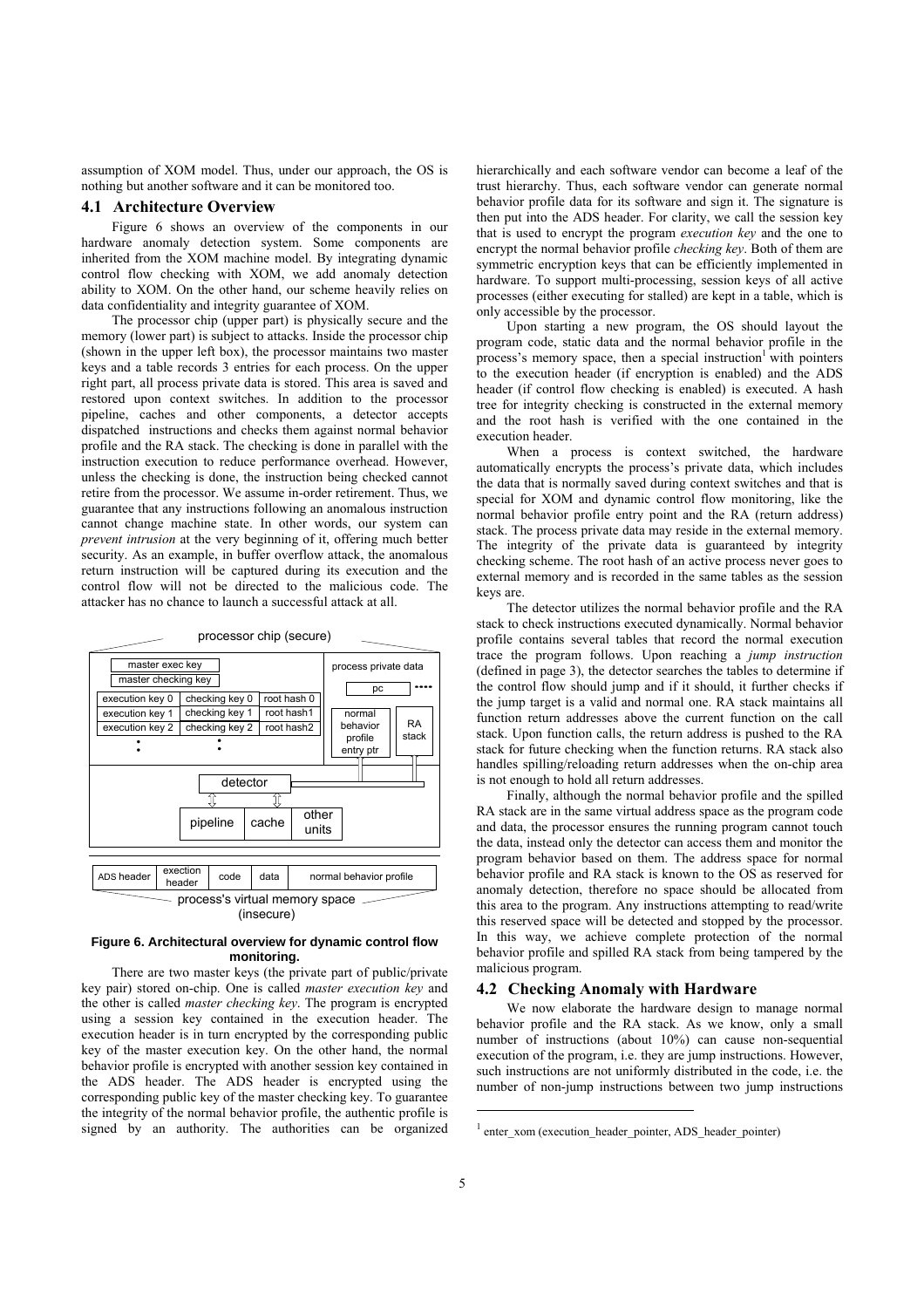varies a lot. Another difficulty is that there are a variety of such instructions, like branch instructions, calls/returns, etc. Moreover, indirect branch instructions and indirect function call instructions can have many possible jump targets. On the other hand, the hardware design prefers simple, uniform data structure that can be handled efficiently.

We notice that jump instructions have their special properties. The majority of jump instructions (80%-90%) are direct branches or direct call instructions. The jump target of such instructions is known during compilation time. Therefore, for such instructions we only need to record the offset of the jump target to the current PC address and two boolean values indicating whether a taken case is normal and whether a non-taken case is normal. Some jumps are not biased, thus both taken and not-taken are normal.

Hash table is the natural way to store target address and normal behavior for direct jumps. To check a direct jump instruction, we first calculate the hash value of its address, then use the hash value as index to the hash table to retrieve the corresponding information. However, there are a couple of problems with a simple hash table design. First, a simple hash table cannot exploit the code locality. The hash table entries for two adjacent direct jumps could be far away. Moreover, the processor always fetches a cache block of data from external memory. Using a simple hash table, it is very possible that only one record in the fetched block is touched before its eviction, which is greatly inefficient. Second, hashing can cause collisions. To avoid fetching the wrong information for a jump instruction, each hash entry has to be tagged which could also waste space. For example, alpha processor has 64 bit address space, which means the tag field has 62 bits, whereas the offset field is only 21 bits. Due to the above reasons, our anomaly detection system abandons a simple hash table design and instead deploys a specially optimized one.

## *Checking Pipeline in the Detection System*

Figure 7 shows an overall picture of our anomaly detector. During execution, each dispatched instruction is sent to the detector with its PC value (*cur\_addr*) and the type of the instruction. The type can be "non-jump", "direct branch", "indirect branch", "direct call", "indirect call" and "return". During decode stage, the type of the instruction can be easily obtained. For direct jumps, the offset field obtained during decode stage is added to *cur\_addr* to get the target address (*next\_addr*) and the *next\_addr* is also sent to the detector. For indirect jumps, the target address (*next addr*) generated may not be available when the instruction is dispatched, i.e., the target address has to be loaded into a register first. The target address will be sent to the detector as soon as it is available. By feeding the instruction into the detector as soon as it is dispatched, control flow checking and instruction execution can be performed in parallel and performance degradation is reduced as much as possible. Once the PC address (*cur\_addr*) is available, the detector accesses the normal behavior profile to get the corresponding information. The accessing is done in parallel with instruction execution. Some of the dispatched instructions are wrongly speculated, the detector will check them anyway since the performance impact is minor and we achieve better security by checking more instructions.

The first stage in the detector is called *is\_jump check*. It verifies whether the instruction at *cur\_addr* should be a jump instruction. If the detector finds that the current instruction is a jump but it should not be, there must be an anomaly. All non-jump instructions are not further checked after the first stage. After the first stage, we isolate return instructions from other jump

instructions, since return instructions only need to be checked against the top of the RA stack. In the second stage called *normal jump check*, we check jump instructions that are not returns. In this stage, we perform group-wise hashing on the current PC address (*cur\_addr*) so that all direct jumps without collisions after hashing can be verified. Next, *special jump check* checks all the jumps left out by the previous stages. At the end of the pipeline, we push the return address of a call instruction to the RA stack. Here, the call instruction has been verified to be valid.

Checking stages are pipelined with frequently used stages stationed earlier. In Figure 7, *is\_jump check* stages processes all instructions, but it can be done quickly. The *is jump* stage filters all non-jump instructions to alleviate the burden of later stages. Similarly, *normal jump check* is slower and requires more data for checking purposes. However, it only looks at jump instructions, which constitute roughly 10% of all instructions. Slower input rate to this stage allows more time to be spent on each instruction without stalling the checking pipeline. Finally, *special jump check* is the slowest due to the irregularity of the data structure and poor locality in cache. But fortunately, very few instructions (less than 2%) reach this stage, leading to a very long interval between two requests to this stage. To amortize the disparity of inter-request intervals, we assume small size *request buffers* exist between any two stages. In practice, request buffers with 10-20 entries are generally enough for such purposes even in the worst case.

Function calls and returns are relatively infrequent events. Moreover, push and pop operations to RA stack can be done very efficiently. Thus return instructions checking has little impact on performance.



**Figure 7. Control flow checking pipeline.** 

# *is\_jump Check*

*is jump* stage checks all instructions against a table called *is jump table*, which is a part of normal behavior profile. As shown in Figure 8.a, the table is an array with M bits, where M is the number of instructions in the program. Each bit indicates whether the corresponding instruction is a jump instruction (value 1) or not (value 0). The address of the instruction being checked (*cur\_addr* in Figure 7) is used as an index to retrieve the bit for that instruction. Obviously, since the array is directly indexed without hashing, it should have good spatial locality in cache. Secondly, the size of the array is much smaller than the original code, because only 1 bit is needed to represent an instruction (1/32 of the original code size if the instruction is 32 bit long). The checking speed is largely decided by the time to fetch the corresponding bit. In the worst case, the bit is in external memory and it would take tens of cycles to fetch it. However, upon a miss, a whole cache block is brought into the cache. Assume the cache line is 32B, that could satisfy the first stage checking of 256 instructions. Thus performance degradation should be minor.

If an anomaly is detected in this stage, i.e. a non-jump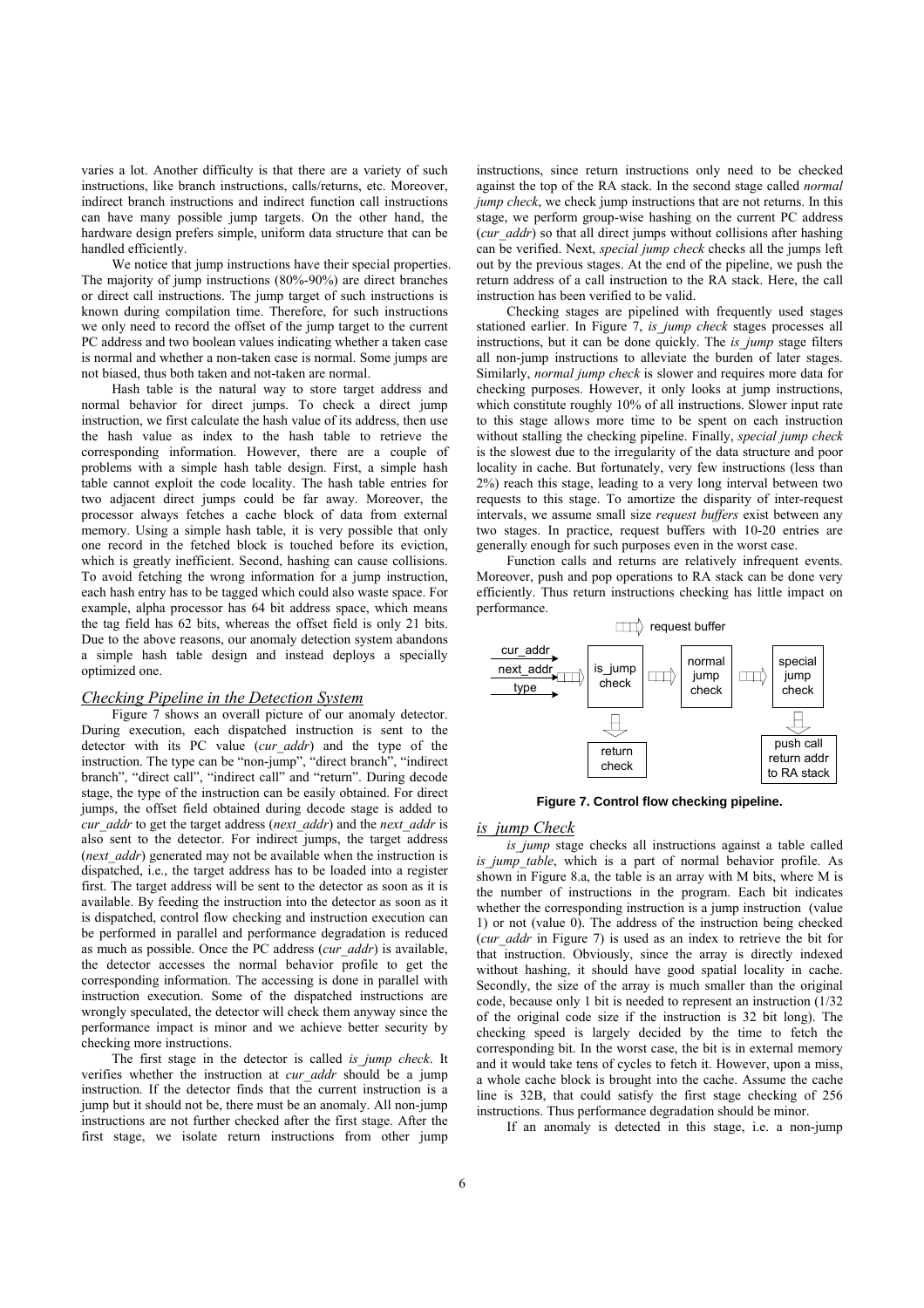instruction is found to be a jump instruction or vice versa, the detector knows it is absolutely an attack and it raises a *threat* exception. The exceptions are *securely* handled by the secure kernel, which is explained later.

# *Normal Jump Check*

Although only a small percentage of instructions reach the *normal jump check* stage, they are sporadically distributed. Since a simple hash table design has the drawbacks mentioned before, we propose groupwise hashing. In Figure 8.b, the instruction address is divided into two parts: group ID and group offset. Assume there are N groups and each group contains K entries, then the  $i<sup>th</sup>$  group starts at address i\*K. Inside each group, the group offset is first hashed then indexed into one of the entries in the group. The advantage of groupwise hashing is: 1) hashing saves space for nonuniformly distributed addresses of jump instructions. 2) hashing is only performed inside each group and each group has a number of sequentially stored entries. In this way, we can exploit more spatial locality, because adjacent branches are most likely in the same group, their information will be stored adjacently. Some branch addresses may be hashed to the same location, causing collisions. As we observe, with a reasonable hashing function and a proper setup of N and K, collisions rarely happen. In case of a collision, we indicate that the branch should be handled in the *special jump check* stage.

The data structure is detailed in Figure 8.b, each entry in the table is defined as *normal\_jump\_entry*. Since only direct branches are considered in this stage, each entry needs to specify whether taken or not-taken is considered as normal behavior or they both are normal. These two bits are learnt through profiling and training. The third field *is\_special* is to indicate if there is a collision after hashing. Since the normal behavior profile is generated statically, we know whether an instruction after hashing will cause any collision. If so, the corresponding jump instruction should be processed in next stage. In this way, *normal\_jump\_entry* does not need to have a tag field, which save space greatly. The last field is a 21 bit offset, which is the maximal offset length in Alpha's instruction set.

For each checking request, *cur\_addr* is split into group ID and group offset to locate the corresponding entry in the *normal jump table.* After getting the entry, if *is special* bit is set, the request is simply forwarded to the *special jump check* stage. If *is\_special* bit is not set, and *next\_addr-cur\_addr*=*size of one instruction*, the jump instruction does not jump, we verify if the *nottaken* bit is set in the entry. If *nottaken* bit is set, then the execution flow is in its normal behavior, otherwise there is an anomaly and the attacker raises a *warning* exception. If *next\_addrcur\_addr* $\leq$ size of one instruction and next\_addr-cur\_addr $\leq$ the *offset field in the entry*, this jump instruction has jumped to some uncommon place, therefore the detector knows an attack is ongoing and raises a *threat* exception. Finally, if *next\_addrcur\_addr*<>*size of one instruction* and *next\_addr-cur\_addr=the offset field in the entry*, the detector further checks if the *taken* bit is set. If it is set, the execution is normal, otherwise the detector raises a *warning* exception. In conclusion, in cases 2, there must be an attack. In case 1 and case 3, it is possible that the anomaly is caused by some corner cases.

In our scheme, we setup N and K properly so that each cache blocks contains normal branch information for each group. Thus, the branch information for a group is always fetched into the processor together, improving locality. Assume each cache block is 32B thus can contain 10 branch records. We assume only 8 of them are used to reduce collision. So each cache block records

branch information for 8 branches. Assume on average, there is one branch instruction per 8 instructions, one cache block has the branch information for 64 instructions, i.e., 256B. Thus, in our design, the length of group offset is 8 bits.  $N = \lceil M/2^8 \rceil$ , K=10.

#### *Special Jump Check*

This stage handles all remaining instructions. They can be direct jumps that cause collisions in *normal jump check* stage, or indirect jumps (indirect branches, indirect calls etc.). To cover all cases, we construct a link list when collision happen--Figure 8.c. *special\_jump\_entry* stores the PC address (tag) of the corresponding entry so that colliding entries can be distinguished. Note, in our *normal\_jump\_entry*, there is no tag field. To record more than one jump targets, the size of a *special jump entry* is variable. The irregularity of data structure complicates *special jump checking* stage and leads to longer latency for each checking request in this stage. However, normally the number of possible targets is very limited (less than 3), and only less than 2% of instructions reach this stage, thus the performance impact is minor.



**Figure 8. Data structure of the checking tables.** 

## *RA Stack, Function Calls and Returns*

Function calls and returns involve operations on the RA stack. RA stack is simply a stack for pushing/popping return addresses. As shown in Figure 7, function returns are isolated after *is\_jump*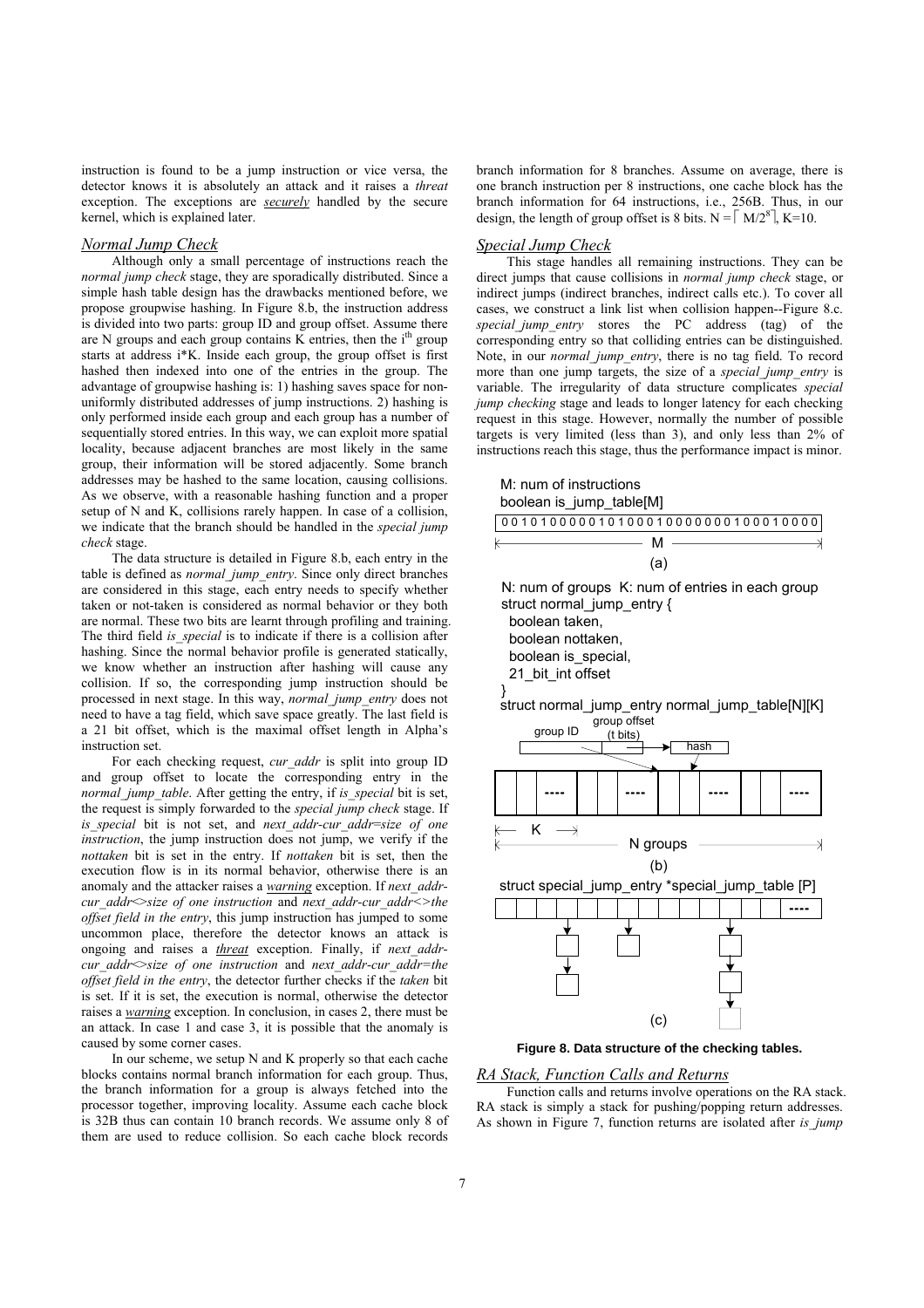*check* stage. Each return address of the return instruction is compared against the return address popped up from the top of the RA stack. If they do not match, the detector raises a *threat* exception. Function calls are nothing but direct or indirect branch instructions that are setting return address. They are checked in *normal jump check* and *special jump check* stages. After a function call instruction is checked, the detector pushes the return address of the function to the RA stack for later verification when the function returns.

RA stack only has a limited number of entries on chip. Due to recursive function calls, the call stack depth of a program can be very deep. However, only several entries on the top of the stack are active during any period. Thus, we adopt the idea of *register stack engine* that has been implemented on the Itanium processor [18]. When the on-chip RA stack is close to be full, the detector automatically spills half of the return addresses that are at the bottom of the on-chip RA stack to a reserved and protected memory space. On the other hand, when the return addresses stored on-chip are almost consumed (popped up), the detector fetches (restores) some return addresses back to the on-chip area. In other words, the detector manages to keep the top portion of the RA stack always on-chip. Since all accesses are to the top of the RA stack, this mechanism can successfully hide the latency to spill/restore return addresses between on-chip and off-chip space.

## **4.3 Handling Anomalies by Secure Kernel**

As discussed above, the anomaly detector can raise two kinds of exceptions when an anomaly is detected. By *threat* exception, the detector indicates that there must be an attack ongoing. By *warning* exception, the detector indicates that there may be an attack or some corner cases not seen in training/profiling. The exceptions are handled by the secure kernel residing in XOM processor. Upon a *threat* exception, the secure kernel can dump current execution and detection context, such as the process private data, key table, etc., for further intrusion analysis, then halt the whole system to prevent further tampering to the system. Upon a *warning* exception, the secure kernel can respond in a less offensive way. It can estimate the threat faced by the system based on other information available, then makes a decision that whether to shutdown the system, to kill the anomalous process or to resume its execution.

#### **4.4 Collecting Normal Behavior Profile**

Most of the information in normal behavior profile can be collected by the compiler. For direct jumps, the compiler can easily get the correct offset during compilation. For indirect jumps that many have multiple targets, the compiler can get a set of possible targets through pointer analysis. Normally, the number of possible targets for indirect jumps are very limited. To tell whether a taken or not-taken direct branch is normal, profiling of normal program execution in a secure environment has to be done.

# **4.5 Other Hardware Techniques to Reduce Performance Penalty**

In this section, we suggest several hardware optimizations to improve the performance of our anomaly detection system. In particular, we propose prefetching of normal behavior profile, separate cache space for normal behavior profile and customized BTB design.

#### *Prefetching and Separate Normal Profile Cache*

There is no upper bound for the size of the normal behavior profile, so it may be too big to be stored entirely on-chip. In some cases, we have to load the needed normal profile data from external memory and it might cost significant latency. In our scheme, the fetching of normal profile data is done in parallel with the execution of the instruction, thus the latency due to profile data fetching is largely hidden.

Prefetching may further reduce the data fetch latency. If a fetch of normal profile data causes a cache miss, the instruction execution may not be able to cover the latency fully. During our experiments, we observe that a significant part of misses due to normal behavior profile data fetching are caused by the fetching of *special jump entries*, due to their lack of locality. Thus, we propose compiler-assisted *special jump entry* prefetching. In particular, the compiler inserts prefetching instructions for all the indirect jump instructions in each function at the function entry point. The prefetching instruction just gives some hint to the processor, but does not grant any read/write access of normal behavior profile data to the program being monitored. Since there are only a few of indirect jumps in each function, the code increase is minor. Our results show that prefetching helps reduce performance degradation further.

Under our default scheme, the profile data share caches with original program code and data, which leads to competition of shared cache space and degradation of cache performance. Thus, we propose a separate cache for profile data to avoid the cache pollution. The cache can be very small compared with the size of original on-chip caches for the execution of the program.

#### *Customized BTB*

Branch target buffer (BTB) is widely used in modern processors to remember the branch target of a branch instruction and to help provide next instruction fetch address at the end of instruction fetch stage.

Assume a tagged BTB design, each BTB entry contains a jump PC address as tag and the target address of the jump instruction. It is easy to see that the structure is similar to the *normal jump\_entry* defined in Figure 8.b, leading to the chance of utilizing BTB to reduce performance overhead further. In our customized BTB design, each BTB entry not only records the target address of the jump but also includes two additional bits in the *normal\_jump\_entry –* taken and nottaken*.* In this way, each BTB entry can contain the normal behavior profile information for a direct jump. For indirect jumps with multiple targets, one BTB entry is not enough. Whenever a new direct jump instruction is updated into BTB, we not only update the target address of the BTB entry, but also the two additional bits. The BTB can function as before. The only extension is the two additional bits. With customized BTB design, for each direct jump instruction, if the jump hits in the BTB (which we will know in the instruction fetch stage) the detector does not need to fetch corresponding normal behavior profile data from the cache since it is already in the BTB. In other words, the customized BTB can behave like a cache for normal profile data of direct jump instructions. Large BTB is common in modern processors and it can achieve a good hit rate. Thus, the traffic due to *normal\_jump\_entry* fetching under our customized BTB design is reduced greatly.

#### **4.6 Example Revisited**

The example in Figure 5 illustrates an attack that all previous anomaly detection approaches cannot detect. Under our hardware anomaly detection system with dynamic control flow checking, when  $f()$  is called in line 2, the return address is pushed to the top of the RA stack. Therefore, upon returning from f(), a mismatch between the tampered return address and the return address popped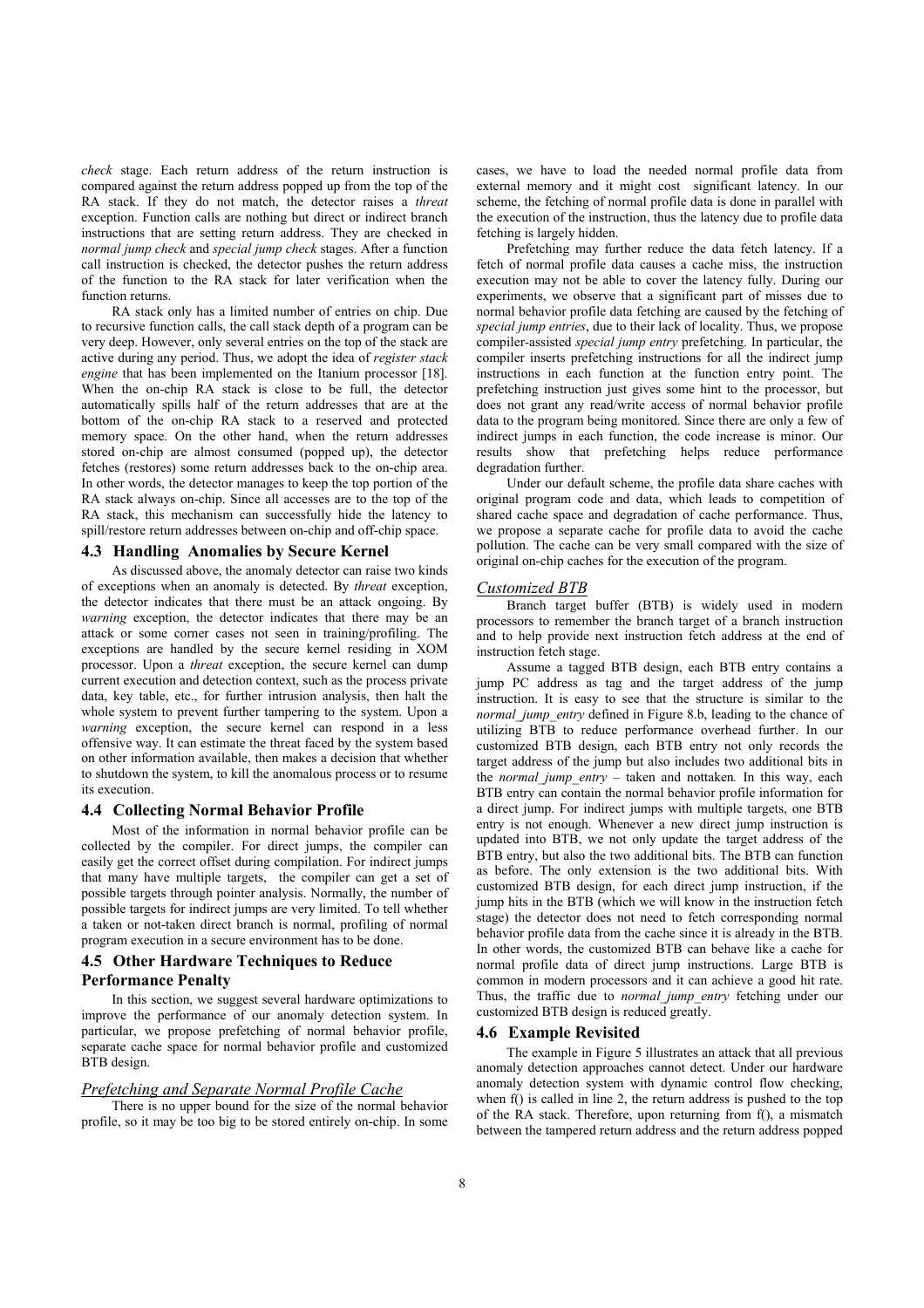from the RA stack will definitely be caught by the detector.

# **5. Other Considerations**

DLLs are shared by many processes and are loaded on demand. They can be protected in the same way as normal programs, as long as normal behavior profile data are created and loaded together with the DLL. The instruction addresses in the normal profile data for a DLL should be relative to the beginning of the DLL, so that they are independent to the actual location the DLL is loaded to the program's virtual address space. Another point is that normal behavior may be different when a DLL is invoked by different applications. So it is hard to define "normal" for a DLL in some cases. However, the CFG of the DLL is static and fixed. Our hardware anomaly detection system can verify the control flow of the DLL anyway. When invoking a function in a DLL, there should be some way to verify if the right DLL is called to avoid a Trojan version of the DLL. This can be fulfilled with certain authentication mechanism.

System calls like *fork* and *exec* family can create copies of the running process or overwrite it completely. Since the XOM architecture and OS [12] can handle this securely, our anomaly detection system simply follows their framework. A copy of the normal profile data can be created if the process is forked. Also, new normal profile data can be loaded to the memory space if an *exec* family system call is executed.

To support multi-threading, multiple RA stacks have to be deployed and each thread has its own RA stack.

The *setjmp*()/*longjmp*() functions are used in exception and error handling. *setjmp*() saves the stack context and other machine state for later recovery by invoking *longjmp*(). Thus, after *longjmp*(), the program resumes as if the *setjmp*() just returns. *longjmp*() will confuse RA stack checking since the function calling *longjmp*() never returns, as well as its active parent functions. *longjmp*() function is actually implemented by an indirect jump instruction. The possible jump targets can be collected through compiler analysis too. The peculiarity of *longjmp*() function is that the jump target can cross functions. To avoid the false positives caused by *longjmp*(), first the detector has to be aware of the particular indirect jump instruction, which can be done easily by monitoring PC addresses. Second, after the execution of this particular indirect jump instruction, the RA stack has to be recovered to the particular state when *setjmp*() is called. To support this, whenever *setjmp*() is called, a snapshot of current RA stack has to be taken and recorded by the detector for later recovering. The detector can detect the execution of *setjmp*() by monitoring PC addresses.

# **6. Evaluation**

Our hardware anomaly detection system is proposed as an enhancement to the current XOM-based secure processor designs. In our experiments, we implemented a XOM-based secure processor with both confidentiality and integrity protection as our baseline processor. In particular, we implemented the OTP (one time pad) encryption scheme proposed in [9], which achieves very low encryption/decryption overhead. We also implemented the integrity checking scheme proposed in [11]. All the hardware modeling is done in Simplescalar toolset [16]. We choose all SPEC2000 integer programs as benchmarks. We perform our experiments based on SimPoint [17] to capture the characteristics of benchmarks quickly and accurately. Each benchmark is first fast-forwarded according to SimPoint then simulated by 100M instructions. The default parameters of our processor model is shown in Table 1.

| <b>Table 1. Default Parameters of the Processor Simulated</b> |  |
|---------------------------------------------------------------|--|
|---------------------------------------------------------------|--|

| Clock frequency         | 1 GHz   | $L1$ $I/D$            | 64K, 2 way, 2 cycle     |
|-------------------------|---------|-----------------------|-------------------------|
|                         |         |                       | 32B block               |
| Fetch queue             |         | 32 entries Unified L2 | 512K, 4way, 32B block   |
|                         |         |                       | Latency 10 cycles       |
| Decode width            |         | Memory bus            | 200M, 8 Byte wide       |
| Issue width             | 8       | Memory latency        | first chunk: 80 cycles, |
|                         |         |                       | inter chunk: 5 cycles   |
| Commit width            | 8       | SNC cache             | 64K, 4way, 32B          |
| <b>RUU</b> size         | 128     | Encryption/           | 50ns                    |
|                         |         | Decryption latency    |                         |
| LSQ size                | 64      | TLB miss              | 30 cycles               |
| <b>Branch</b> predictor | 2 Level |                       |                         |

Figure 9 show the distribution of jump instructions. On average, 12% of total program instructions are jumps and only 1.5% of program instructions are indirect jumps (including indirect branches and indirect calls). The above result shows that our staged anomaly detection system is very reasonable. First stage is the fastest and processes all instructions. Only around 12% instructions reach the second stage, which is slower. Finally, only around 2% instructions reach the slowest third stage.

Figure 10 shows the performance degradation of our hardware anomaly detection system over the baseline processor. Normalized IPC over our default configuration is shown. By default, the normal behavior profile data shares L1 data cache and L2 cache with the original program code and data. There are no other architectural optimizations enabled in default configuration. Our default configuration is chosen to avoid the hardware cost and modification to current processor designs as much as possible. On average, the performance degradation due to anomaly detection under default configuration is only 0.96%. Benchmark *gcc* has worst degradation – 2.7%. Even without other optimizations, our anomaly detection system performs exceptionally well. The major reasons are: 1) The fetching of normal behavior profile data is performed in parallel with the execution of the instruction. Most of the profile data fetching latency is hidden. 2) We discard the simple hash table design and choose groupwise hash table to improve the locality of profile data accesses. 3) The size of the profile data is small. Normally the profile data is less than 20% of the program code size. Accesses to this small piece of data do not cause much cache pollutions and cache misses.



Figure 9. Branch Distribution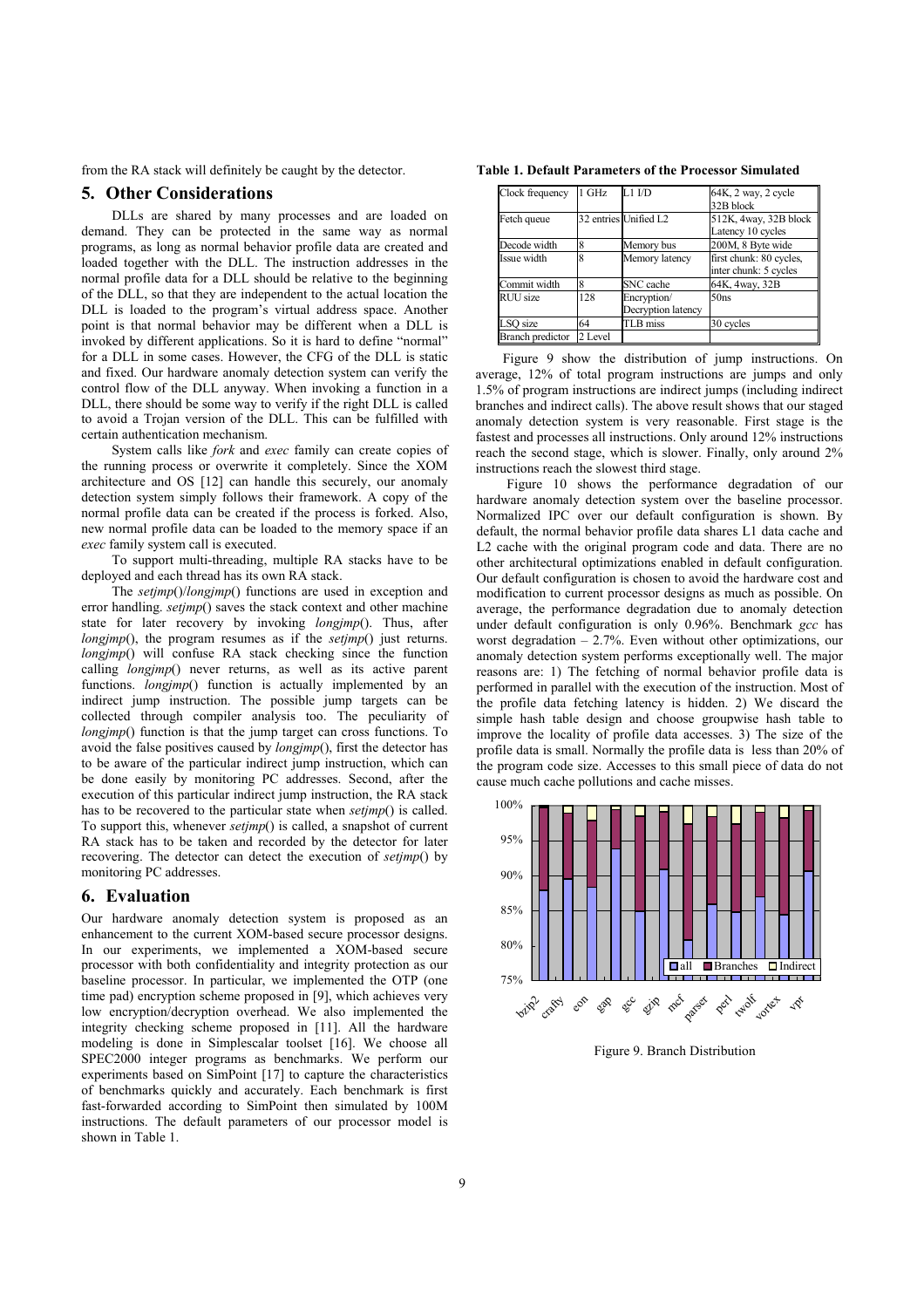

Figure 10. Normalized IPC under Default Configuration.

Figure 11 shows the effect of a separate cache for normal behavior profile data. Four configurations are shown. Default (without separate cache), 4K separate cache, 8K separate cache and 16K separate cache. The separate cache is 4-way and 32B block size. With a separate cache, the performance of original L1 and L2 caches will not be degraded, leading to performance improvement. Since many benchmarks have near zero performance degradation even under default configuration, a separate cache does little for them. For several benchmarks suffering relatively big performance degradation, a separate cache can reduce the degradation efficiently.



Figure 11. Separate Cache for Normal Behavior Profile

Figure 12 shows the results of prefetching and customized BTB optimizations. The IPC is normalized to the default configuration. From the results, prefetching is ineffective to improve the performance. Although prefetching can reduce latency of some accesses, it may also kick out some active blocks in cache thus degrade cache performance. To fully exploit the power of prefetching, it takes advanced prefetching algorithm to reduce the negative effect of prefetching as much as possible, which is not the main interest of our paper, since the performance degradation is already minor under basic configuration. On the other hand, our customized BTB design leads to apparent performance improvement for some benchmarks. BTB optimization is more efficient because it eliminates a significant portion of accesses to caches as explained earlier, without any side effect.



Figure 12. Prefetching and Customized BTB Optimization.

#### **7. Conclusion**

In this paper, we propose a hardware-based approach to verify the control flow of target applications dynamically and to detect anomalous executions. With hardware support, our approach offers multiple advantages over software based solutions including near zero performance degradation, much stronger detection capability and zero-latency reaction upon anomaly thus much better security.

The performance degradation is extremely low (worst case - 2.7% for gcc) mainly due to the efficient design of our staged checking pipeline (only 12 % instructions reach second stage and 2% reach the third stage). A second reason for low degradation is checking for intrusion is done in parallel with the instruction execution causing almost no extra overheads. The guarantees offered and low degradation make this scheme a practical approach to detect intrusion in hardware. This also allows intrusion prevention to be done which is not possible otherwise due to a considerable lag between the start and detection of the intrusion.

# **REFERENCES**

- [1] Allen Householder, Kevin Houle, and Chad Dougherty "Computer Attack Trends Challenge Internet Security", *IEEE security and Privacy*, Apr. 2002.
- [2] S. Forrest, S. A. Hofmeyr, A. Somayaji, T. A. Longstaff, "A Sense of Self for Unix Processes," *In Proceedings of the 1996 IEEE Symposium on Security and Privacy*, 1996.
- [3] D. Wagner, D. Dean, "Intrusion Detection via Static Analysis," *In Proceedings of the 2001 IEEE Symposium on Security and Privacy*, 2001.
- [4] R. Sekar, M. Bendre, D. Dhurjati, P. Bollineni, "A Fast Automaton-Based Method for Detecting Anomalous Program Behaviors," *In Proceedings of the 2001 IEEE Symposium on Security and Privacy,* 2001.
- [5] Henry Hanping Feng, Oleg M. Kolesnikov, Prahlad Fogla, Wenke Lee, Weibo Gong, "Anomaly Detection Using Call Stack Information," *IEEE Symposium on Security and Privacy*, May, 2003.
- [6] A.Kosoresow, S.Hofmeyr, "Intrusion Detection via System Call Traces," *IEEE Software*, vol. 14, pp. 24-42, 1997.
- [7] C. Michael, A. Ghosh, "Using Finite Automate to Mine Execution Data for Intrusion Detection: A preliminary Report," *Lecture Notes in Computer Science (1907)*, RAID 2000.
- [8] D. Lie, C. Thekkath, M. Mitchell, P. Lincoln, D. Boneh, J. Mitchell, M. Horowitz, *"*Architectural Support for Copy and Tamper Resistant Software," *ASPLOSIX,* Nov. 2000.